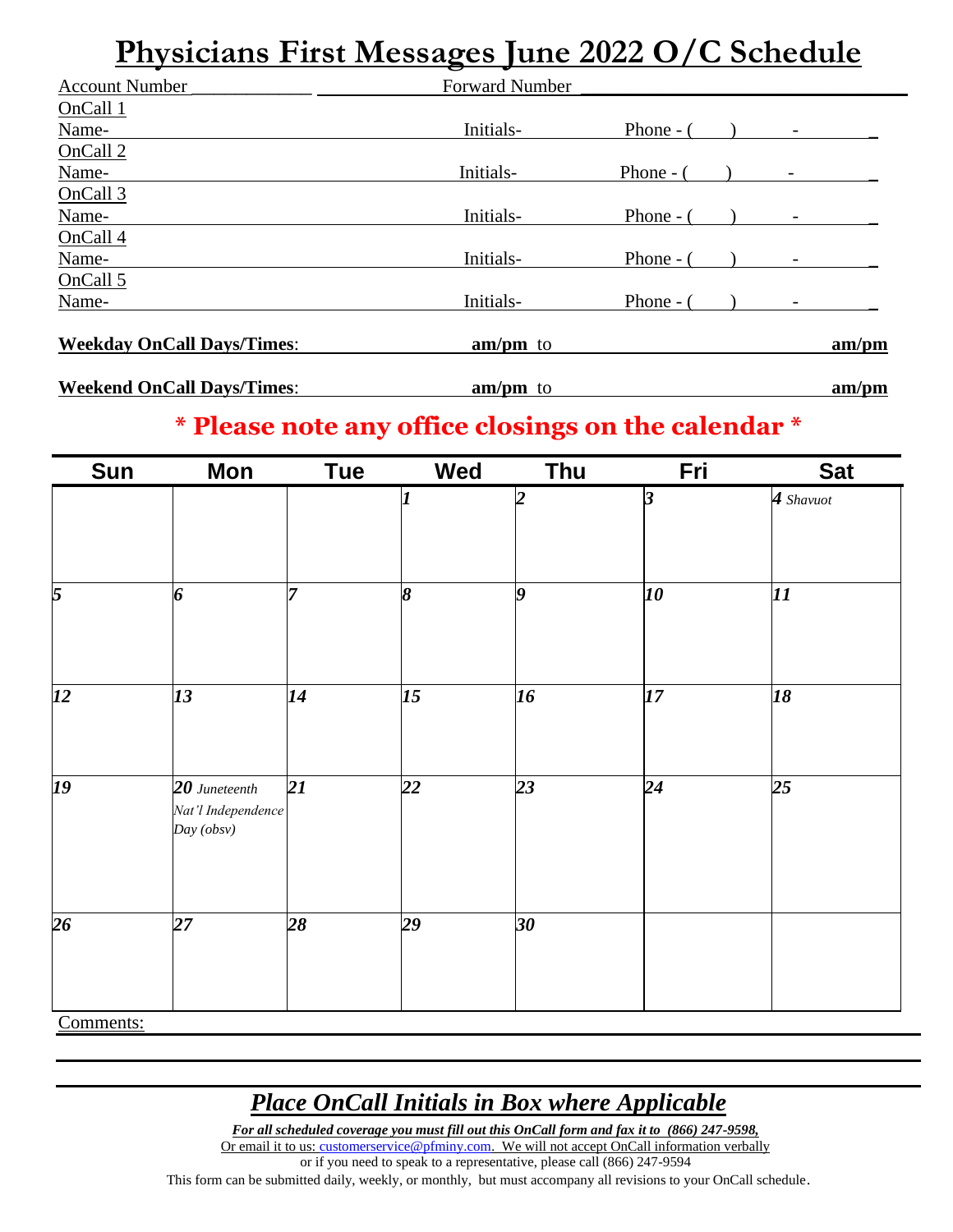### **Physicians First Messages July 2022 O/C Schedule**

| <b>Account Number</b>             | <b>Forward Number</b> |            |  |       |
|-----------------------------------|-----------------------|------------|--|-------|
| OnCall 1                          |                       |            |  |       |
| Name-                             | Initials-             | Phone $ ($ |  |       |
| OnCall 2                          |                       |            |  |       |
| Name-                             | Initials-             | Phone $ ($ |  |       |
| OnCall 3                          |                       |            |  |       |
| Name-                             | Initials-             | Phone $ ($ |  |       |
| OnCall 4                          |                       |            |  |       |
| Name-                             | Initials-             | Phone - (  |  |       |
| OnCall 5                          |                       |            |  |       |
| Name-                             | Initials-             | Phone - (  |  |       |
| <b>Weekday OnCall Days/Times:</b> | $am/m$ to             |            |  | am/pm |
| <b>Weekend OnCall Days/Times:</b> | $am/m$ to             |            |  | am/m  |

### **\* Please note any office closings on the calendar \***

| <b>Sun</b>              | <b>Mon</b>            | <b>Tue</b> | <b>Wed</b> | Thu | Fri             | <b>Sat</b>               |
|-------------------------|-----------------------|------------|------------|-----|-----------------|--------------------------|
|                         |                       |            |            |     | 1               | $\overline{\mathcal{L}}$ |
| $\overline{\mathbf{3}}$ | 4 Independence<br>Day | 5          | 6          | 7   | 8               | 9 Eid al-Adha            |
| 10                      | $\overline{\bm{H}}$   | 12         | 13         | 14  | $\overline{15}$ | $\overline{16}$          |
| 17 <sup>2</sup>         | 18                    | 19         | 20         | 21  | $\overline{22}$ | 23                       |
| $\overline{24}$         | 25                    | 26         | 27         | 28  | 29              | $30\,$                   |
| $\overline{31}$         |                       |            |            |     |                 |                          |
| Comments:               |                       |            |            |     |                 |                          |

#### *Place OnCall Initials in Box where Applicable*

*For all scheduled coverage you must fill out this OnCall form and fax it to (866) 247-9598,* Or email it to us[: customerservice@pfminy.com.](mailto:customerservice@pfminy.com) We will not accept OnCall information verbally

or if you need to speak to a representative, please call (866) 247-9594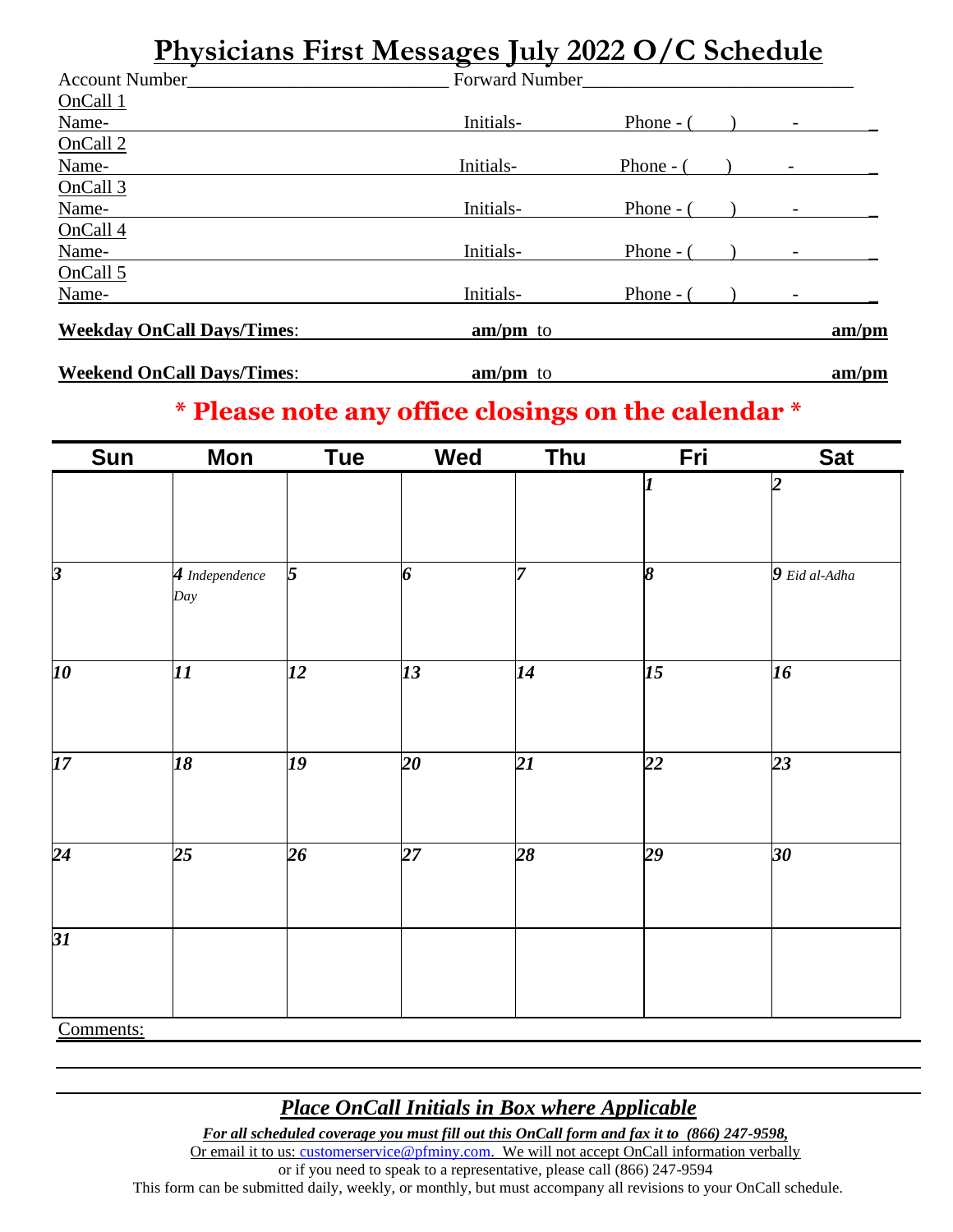### **Physicians First Messages August 2022 O/C Schedule**

| <b>Account Number</b>             | <b>Forward Number</b> |             |  |      |
|-----------------------------------|-----------------------|-------------|--|------|
| OnCall 1                          |                       |             |  |      |
| Name-                             | Initials-             | Phone - $($ |  |      |
| OnCall <sub>2</sub>               |                       |             |  |      |
| Name-                             | Initials-             | Phone -     |  |      |
| OnCall 3                          |                       |             |  |      |
| Name-                             | Initials-             | Phone -     |  |      |
| OnCall 4                          |                       |             |  |      |
| Name-                             | Initials-             | Phone - (   |  |      |
| OnCall 5                          |                       |             |  |      |
| Name-                             | Initials-             | Phone -     |  |      |
| <b>Weekday OnCall Days/Times:</b> | $am/pm$ to            |             |  | am/m |
| <b>Weekend OnCall Days/Times:</b> | $am/pm$ to            |             |  | am/m |

# **\* Please note any office closings on the calendar \***

| Sun             | <b>Mon</b>            | <b>Tue</b> | <b>Wed</b>      | Thu | Fri            | <b>Sat</b> |
|-----------------|-----------------------|------------|-----------------|-----|----------------|------------|
|                 | 7                     | 2          | 3               | 4   | $\overline{5}$ | 6          |
|                 |                       |            |                 |     |                |            |
| $\overline{7}$  | $\boldsymbol{\delta}$ | 9          | 10              | 11  | <i>12</i>      | 13         |
| $\overline{14}$ | 15                    | 16         | 17              | 18  | 19             | 20         |
| $\overline{21}$ | 22                    | 23         | 24              | 25  | 26             | 27         |
| $\overline{28}$ | $\overline{29}$       | 30         | $\overline{31}$ |     |                |            |
| Commente        |                       |            |                 |     |                |            |

Comments:

### *Place OnCall Initials in Box where Applicable*

*For all scheduled coverage you must fill out this OnCall form and fax it to (866) 247-9598,*

Or email it to us: [customerservice@pfminy.com.](mailto:customerservice@pfminy.com) We will not accept OnCall information verbally or if you need to speak to a representative, please call (866) 247-9594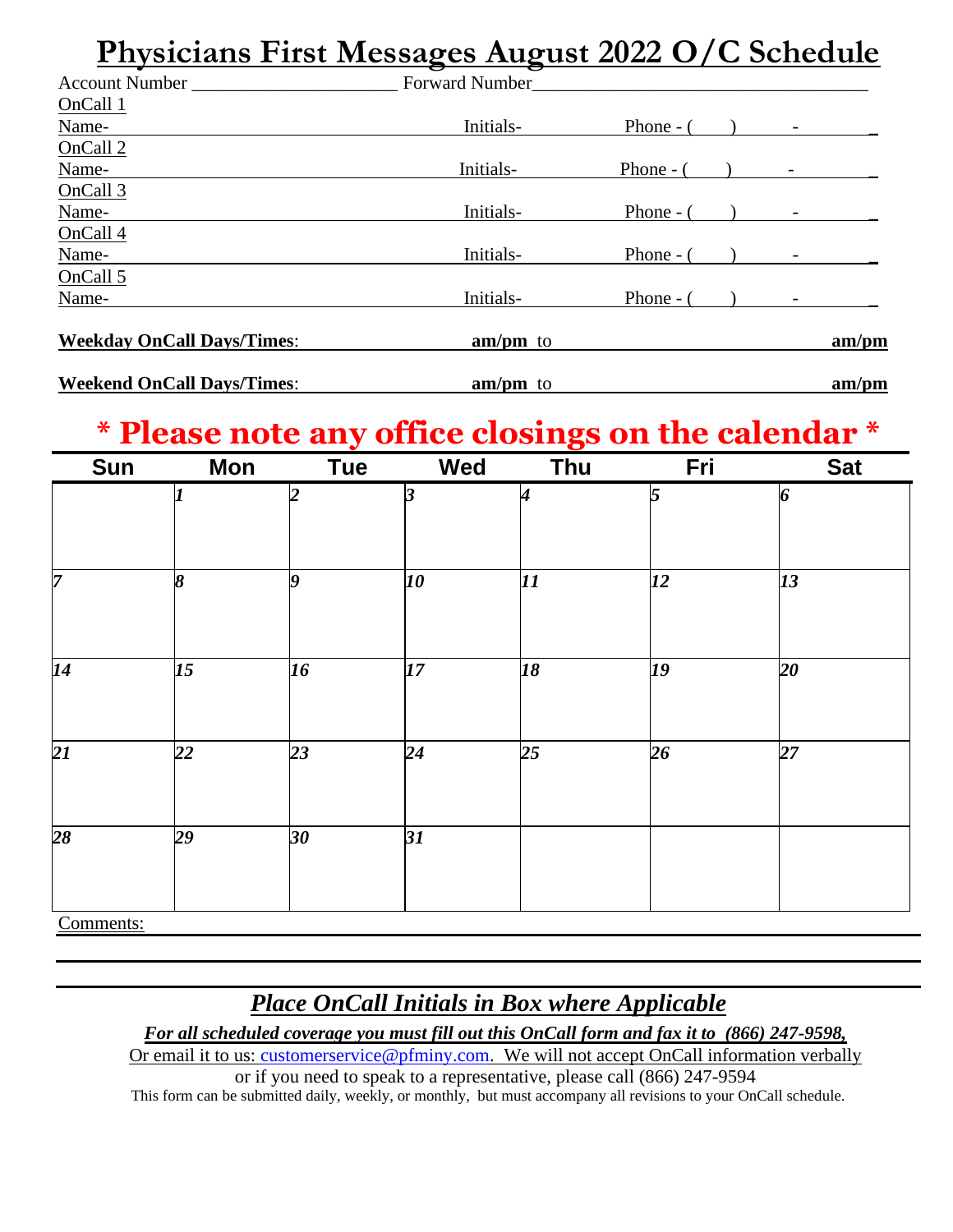## **Physicians First Messages September 2022 O/C Schedule**

| <b>Account Number</b>             | <b>Forward Number</b> |           |  |       |
|-----------------------------------|-----------------------|-----------|--|-------|
| OnCall <sub>1</sub>               |                       |           |  |       |
| Name-                             | Initials-             | Phone -   |  |       |
| OnCall 2                          |                       |           |  |       |
| Name-                             | Initials-             | Phone - ( |  |       |
| OnCall 3                          |                       |           |  |       |
| Name-                             | Initials-             | Phone -   |  |       |
| OnCall 4                          |                       |           |  |       |
| Name-                             | Initials-             | Phone -   |  |       |
| OnCall 5                          |                       |           |  |       |
| Name-                             | Initials-             | Phone -   |  |       |
| <b>Weekday OnCall Days/Times:</b> | $am/pm$ to            |           |  | am/pm |
| <b>Weekend OnCall Days/Times:</b> | $am/pm$ to            |           |  | am/pm |

## **\* Please note any office closings on the calendar \***

| <b>Sun</b>                  | <b>Mon</b>  | <b>Tue</b> | Wed | Thu | Fri                     | <b>Sat</b> |
|-----------------------------|-------------|------------|-----|-----|-------------------------|------------|
|                             |             |            |     |     | $\overline{\mathbf{2}}$ | 3          |
| $\overline{\boldsymbol{4}}$ | 5 Labor Day | 6          | 7   | 8   | $\boldsymbol{g}$        | 10         |
| $\boldsymbol{\mathit{11}}$  | 12          | 13         | 14  | 15  | 16                      | 17         |
| 18                          | 19          | 20         | 21  | 22  | 23                      | 24         |
| 25 Rosh Hashanah $26$       |             | 27         | 28  | 29  | 30                      |            |
| Comments:                   |             |            |     |     |                         |            |

#### *Place OnCall Initials in Box where Applicable*

*For all scheduled coverage you must fill out this OnCall form and fax it to (866) 247-9598,*

Or email it to us: [customerservice@pfminy.com.](mailto:customerservice@pfminy.com) We will not accept OnCall information verbally or if you need to speak to a representative, please call (866) 247-9594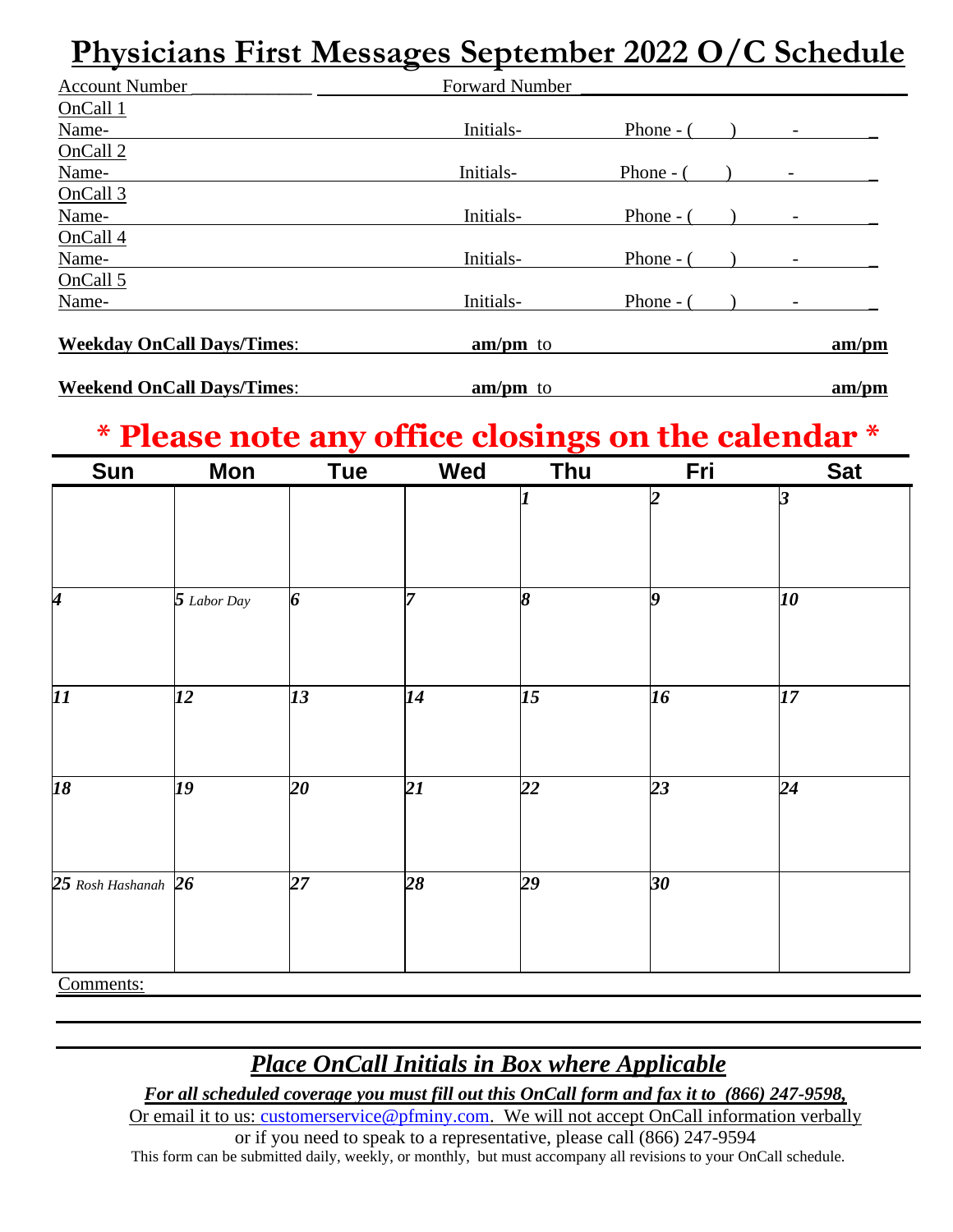### **Physicians First Messages October 2022 O/C Schedule**

| <b>Account Number</b>                         |                                   |                | Forward Number |            |                                                   |                       |
|-----------------------------------------------|-----------------------------------|----------------|----------------|------------|---------------------------------------------------|-----------------------|
| OnCall 1                                      |                                   |                |                |            |                                                   |                       |
| Name-<br>OnCall <sub>2</sub>                  |                                   |                | Initials-      |            | Phone - $($ ) -                                   |                       |
| Name-                                         |                                   |                | Initials-      |            |                                                   | Phone - $($ $)$ - $($ |
| OnCall 3                                      |                                   |                |                |            |                                                   |                       |
| Name-                                         |                                   |                | Initials-      |            |                                                   | Phone - $($ $)$ - $($ |
| OnCall 4                                      |                                   |                |                |            |                                                   |                       |
| Name-                                         |                                   |                | Initials-      |            | Phone - $($ ) -                                   |                       |
| OnCall 5                                      |                                   |                |                |            |                                                   |                       |
| Name-                                         |                                   |                | Initials-      |            |                                                   | Phone - $($ $)$ - $-$ |
|                                               | <b>Weekday OnCall Days/Times:</b> |                |                | $am/pm$ to |                                                   | am/m                  |
|                                               |                                   |                |                |            |                                                   |                       |
|                                               | <b>Weekend OnCall Days/Times:</b> |                |                | $am/pm$ to |                                                   | am/m                  |
| $\ast$                                        |                                   |                |                |            | Please note any office closings on the calendar * |                       |
| <b>Sun</b>                                    | Mon                               | <b>Tue</b>     | Wed            | <b>Thu</b> | Fri                                               | <b>Sat</b>            |
|                                               |                                   |                |                |            |                                                   |                       |
|                                               |                                   |                |                |            |                                                   |                       |
|                                               |                                   |                |                |            |                                                   |                       |
|                                               |                                   |                |                |            |                                                   |                       |
| $\overline{2}$                                | 3                                 | $4$ Yom Kippur | 5              | 6          |                                                   | 8                     |
|                                               |                                   |                |                |            |                                                   |                       |
|                                               |                                   |                |                |            |                                                   |                       |
|                                               |                                   |                |                |            |                                                   |                       |
| $9$ Sukkot                                    | $10$ Columbus Day $11$            |                | 12             | 13         | 14                                                | 15                    |
|                                               |                                   |                |                |            |                                                   |                       |
|                                               |                                   |                |                |            |                                                   |                       |
| 16 Shemini Atzeret $ 17$ Simchat Torah $ 18 $ |                                   |                | 19             | 20         | 21                                                | 22                    |
|                                               |                                   |                |                |            |                                                   |                       |
|                                               |                                   |                |                |            |                                                   |                       |
|                                               |                                   |                |                |            |                                                   |                       |
| 23                                            | $24$ Diwali                       | 25             | 26             | 27         | 28                                                | 29                    |
|                                               |                                   |                |                |            |                                                   |                       |
|                                               |                                   |                |                |            |                                                   |                       |
|                                               |                                   |                |                |            |                                                   |                       |
| 30                                            | 31                                |                |                |            |                                                   |                       |
|                                               |                                   |                |                |            |                                                   |                       |
|                                               |                                   |                |                |            |                                                   |                       |
|                                               |                                   |                |                |            |                                                   |                       |
| Comments:                                     |                                   |                |                |            |                                                   |                       |

#### *Place OnCall Initials in Box where Applicable*

*For all scheduled coverage you must fill out this OnCall form and fax it to (866) 247-9598,*

Or email it to us[: customerservice@pfminy.com.](mailto:customerservice@pfminy.com) We will not accept OnCall information verbally

or if you need to speak to a representative, please call (866) 247-9594 This form can be submitted daily, weekly, or monthly, but must accompany all revisions to your OnCall schedule.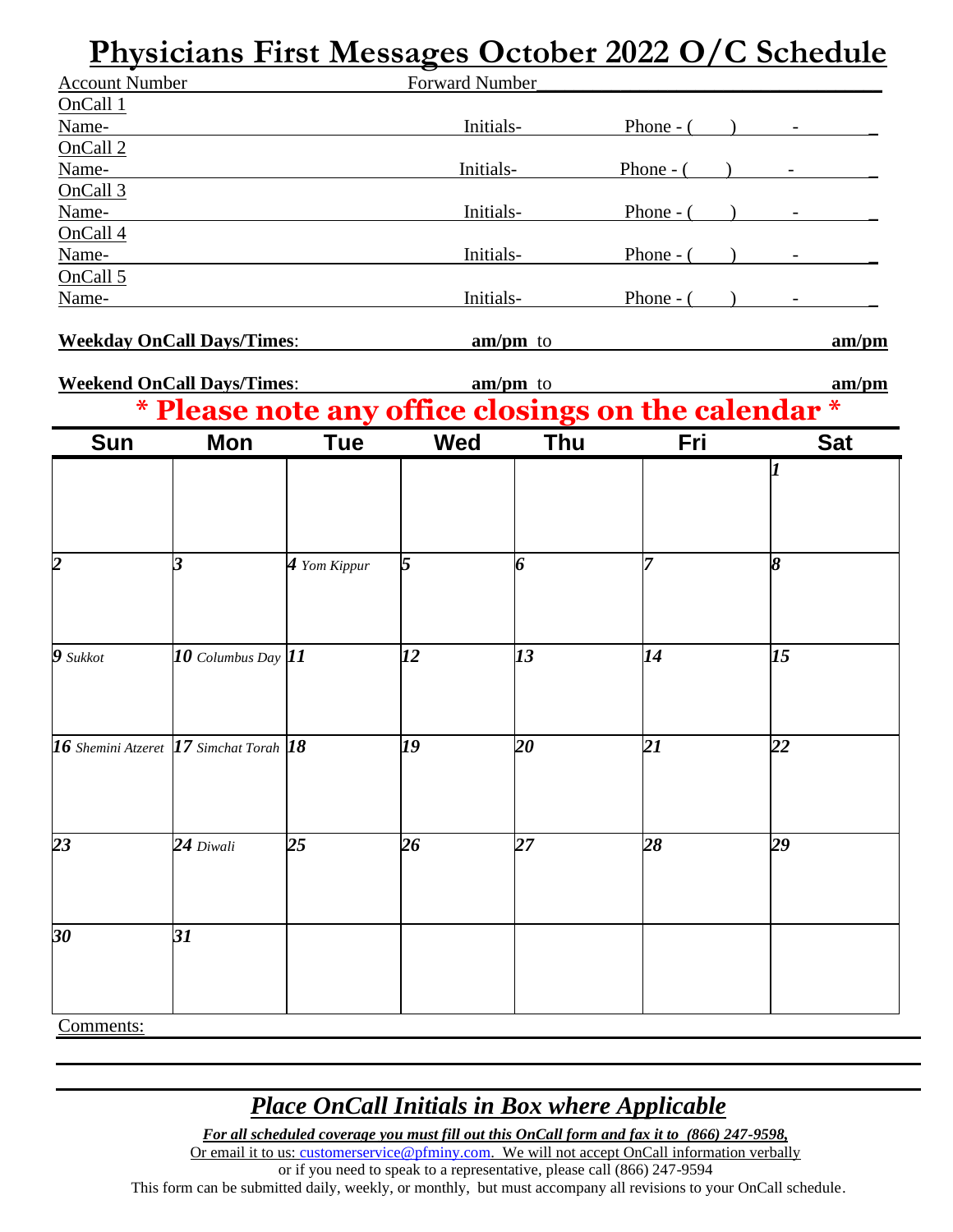### **Physicians First Messages November 2022 O/C Schedule**

| <b>Account Number</b>             | <b>Forward Number</b> |           |  |  |       |  |
|-----------------------------------|-----------------------|-----------|--|--|-------|--|
| OnCall 1                          |                       |           |  |  |       |  |
| Name-                             | Initials-             | Phone - ( |  |  |       |  |
| OnCall <sub>2</sub>               |                       |           |  |  |       |  |
| Name-                             | Initials-             | Phone -   |  |  |       |  |
| OnCall <sub>3</sub>               |                       |           |  |  |       |  |
| Name-                             | Initials-             | Phone -   |  |  |       |  |
| OnCall 4                          |                       |           |  |  |       |  |
| Name-                             | Initials-             | Phone -   |  |  |       |  |
| OnCall 5                          |                       |           |  |  |       |  |
| Name-                             | Initials-             | Phone -   |  |  |       |  |
| <b>Weekday OnCall Days/Times:</b> | $am/pm$ to            |           |  |  | am/pm |  |
| <b>Weekend OnCall Days/Times:</b> | $am/pm$ to            |           |  |  | am/pm |  |

## **\* Please note any office closings on the calendar \***

| Sun              | <b>Mon</b> | <b>Tue</b> | Wed             | Thu                      | Fri                         | <b>Sat</b> |
|------------------|------------|------------|-----------------|--------------------------|-----------------------------|------------|
|                  |            |            | $\overline{2}$  | 3                        | $\overline{\boldsymbol{4}}$ | 5          |
|                  |            |            |                 |                          |                             |            |
| $\boldsymbol{6}$ | 7          | 8          | O               | 10                       | 11 Veterans Day             | 12         |
|                  |            |            |                 |                          |                             |            |
| $\overline{13}$  | 14         | 15         | 16              | 17                       | 18                          | 19         |
|                  |            |            |                 |                          |                             |            |
| $20\,$           | 21         | 22         | 23              | 24 Thanksgiving Day $25$ |                             | 26         |
|                  |            |            |                 |                          |                             |            |
| $\overline{27}$  | 28         | 29         | 30 <sub>o</sub> |                          |                             |            |
|                  |            |            |                 |                          |                             |            |
| Comments:        |            |            |                 |                          |                             |            |

#### *Place OnCall Initials in Box where Applicable*

*For all scheduled coverage you must fill out this OnCall form and fax it to (866) 247-9598,*

Or email it to us: [customerservice@pfminy.com.](mailto:customerservice@pfminy.com) We will not accept OnCall information verbally or if you need to speak to a representative, please call (866) 247-9594 This form can be submitted daily, weekly, or monthly, but must accompany all revisions to your OnCall schedule.